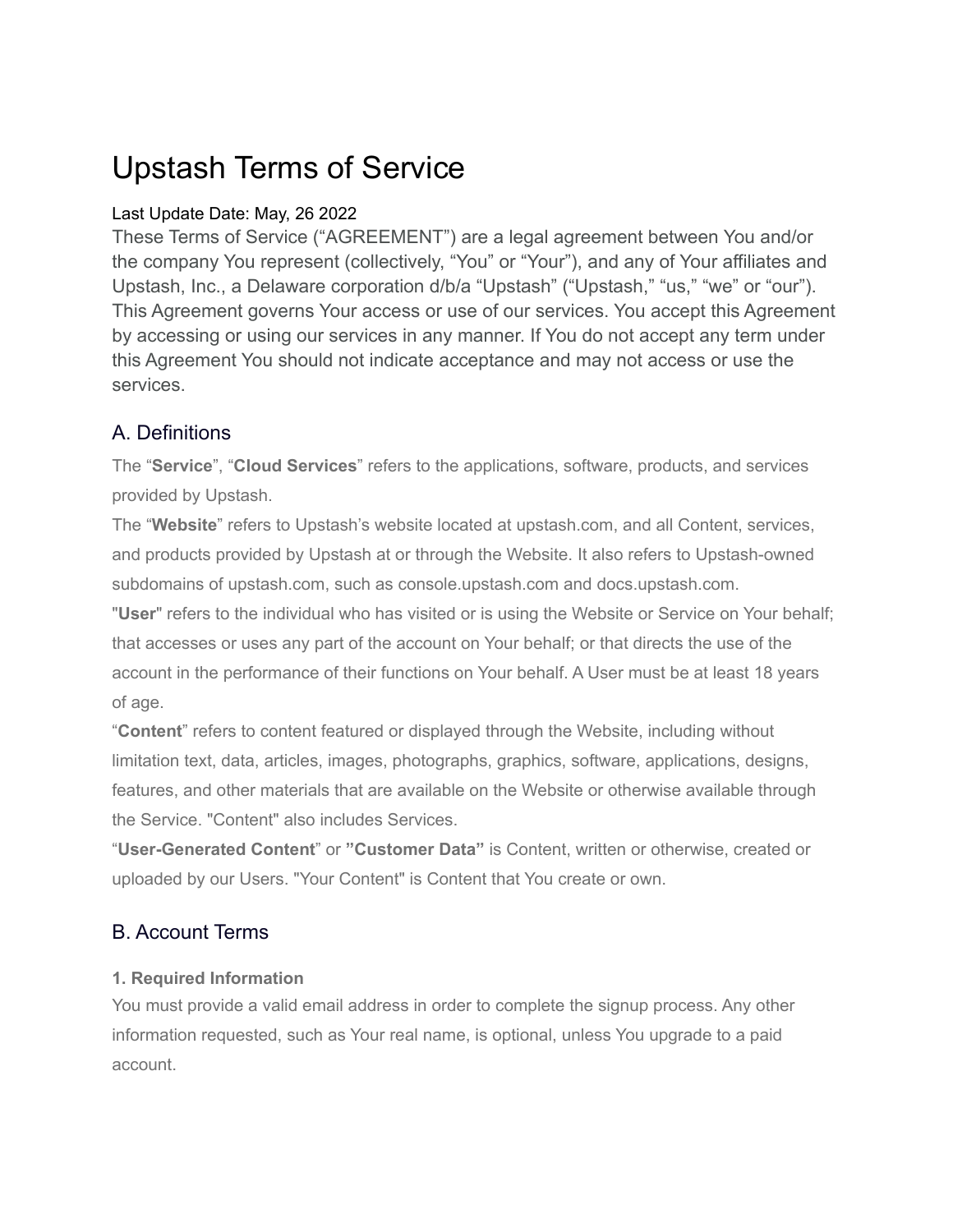#### **2. Account Requirements**

We have a few simple rules for accounts on Upstash:

- You must be a human to create an account. Accounts registered by "bots" or other automated methods are not permitted.
- One person or legal entity may maintain no more than one free account.
- You may not create an account for the use of any User under the age of 18. Upstash does not target our Service to individuals under 18, and we do not permit any Users under 18 on our Service. If we learn of any User under 18, we will terminate that User's account.
- Your login may only be used by one person i.e., a single login may not be shared by multiple people.

#### **3. User Account Security**

You are responsible for keeping Your account secure while using Upstash. The third party identity providers we integrate with (such as Google, GitHub and Amazon) offer tools such as two-factor authentication to help You maintain Your account's security, but the content of Your account and its security are up to You.

You are responsible for all content uploaded and activity that occurs under Your account (even when content is posted/uploaded by others who have access databases under Your account). You are responsible for maintaining the security of Your account. Upstash cannot and will not be liable for any loss or damage from Your failure to comply with this security obligation. You will promptly notify Upstash if You become aware of any unauthorized use of, or access to, our Service through Your account, including any unauthorized use of Your password or account.

#### **4. Additional Terms**

In some situations, third parties' terms may apply to Your use of Upstash. For example, You may be a member of a data space or organization on Upstash with its own policies; You may download an application that integrates with Upstash. Please be aware that while these Terms are our full agreement with You, other parties' terms govern their relationships with You.

# C. Acceptable Use

Short version: *While using the Service, You must follow this Acceptable Use Policy, which includes some restrictions on Content You can post, conduct on the Service, and other limitations. In short, be excellent to each other.*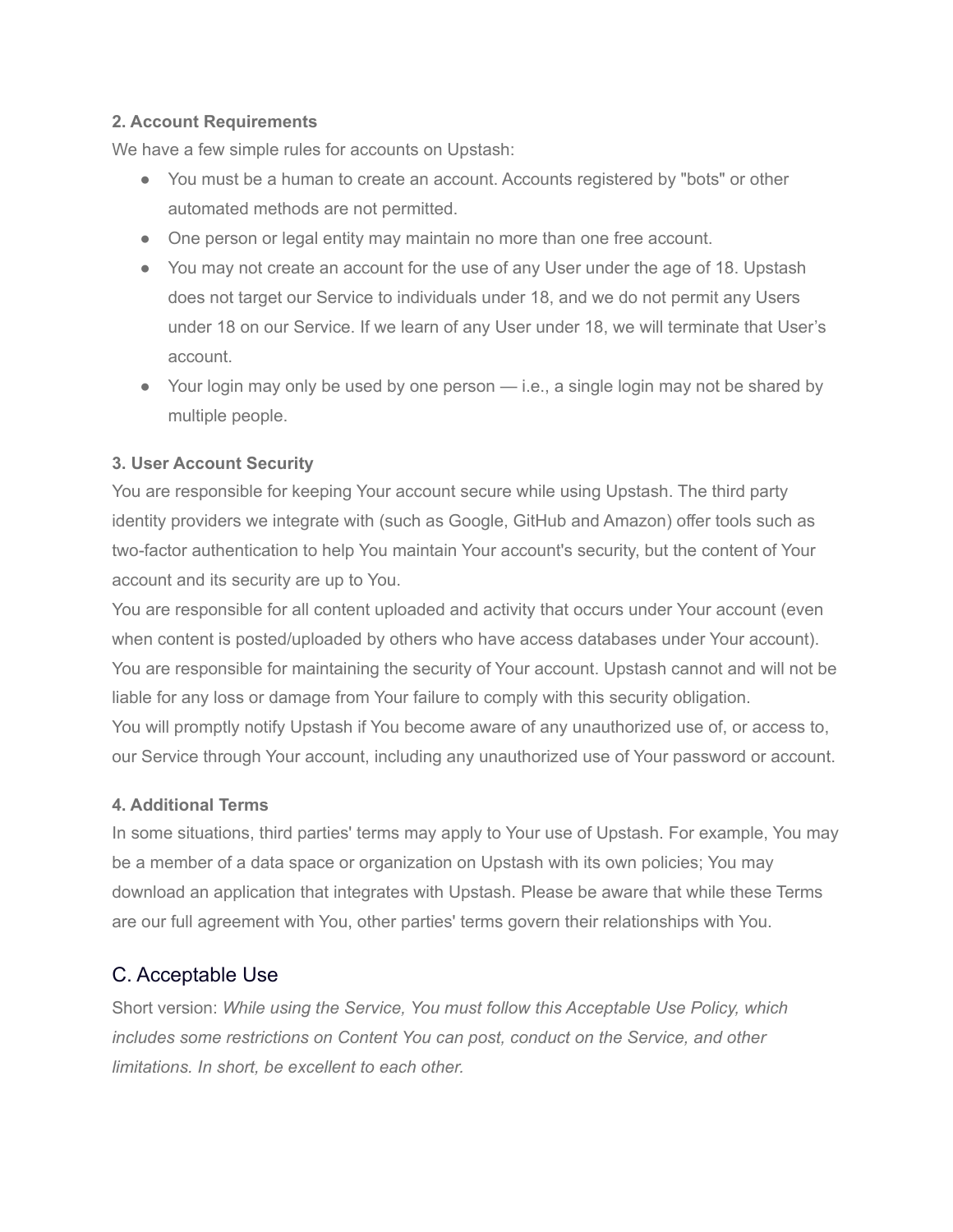#### **1. Compliance with Laws and Regulations**

Your use of the Website and Service must not violate any applicable laws, including copyright or trademark laws, export control laws, or other laws in Your jurisdiction. You are responsible for making sure that Your and Your Users' use of the Service in compliance with laws and any applicable regulations.

#### **2. Content Restrictions**

You agree that under no circumstances will You or Your Users upload, post, host, or transmit any Content that:

is unlawful or promotes unlawful activities;

contains personally sensitive information

is or contains sexually obscene content;

is libelous, defamatory, or fraudulent;

is discriminatory or abusive toward any individual or group;

contains or installs any active malware or exploits, or uses our platform for exploit delivery (such as part of a command and control system); or

infringes on any proprietary right of any party, including patent, trademark, trade secret, copyright, right of publicity, or other rights.

If any User Generated Content could be subject to restrictive governmental regulation or may require security measures beyond those specified by us for the Upstash Services, You will not input, provide, or allow such Customer Data onto the Cloud Services. Your Customer Data shall not include protected health information. You represent and warrant that Your use of the Cloud Services comply with all applicable laws and regulations, including without limitation any applicable data privacy protection laws. To the extent the European General Data Protection Regulation (EU/2016/679) (GDPR) applies to Your Customer Data, then our GDPR section (E. Personal Data Processing - GDPR) shall apply and serve as an integral part of this Agreement. You are responsible for assessing the suitability of the Cloud Services for Your intended use and Customer Data and to take necessary actions to order, enable, or use available data protection features appropriate for the Customer Data being used with the Cloud Services. By using the Cloud Services, You accept responsibility for Your use of the services, and acknowledge that it meets Your requirements and processing instructions to enable compliance with applicable laws.

#### **3. Conduct Restrictions**

While using Upstash, You agree that under no circumstances, will You or Your Users: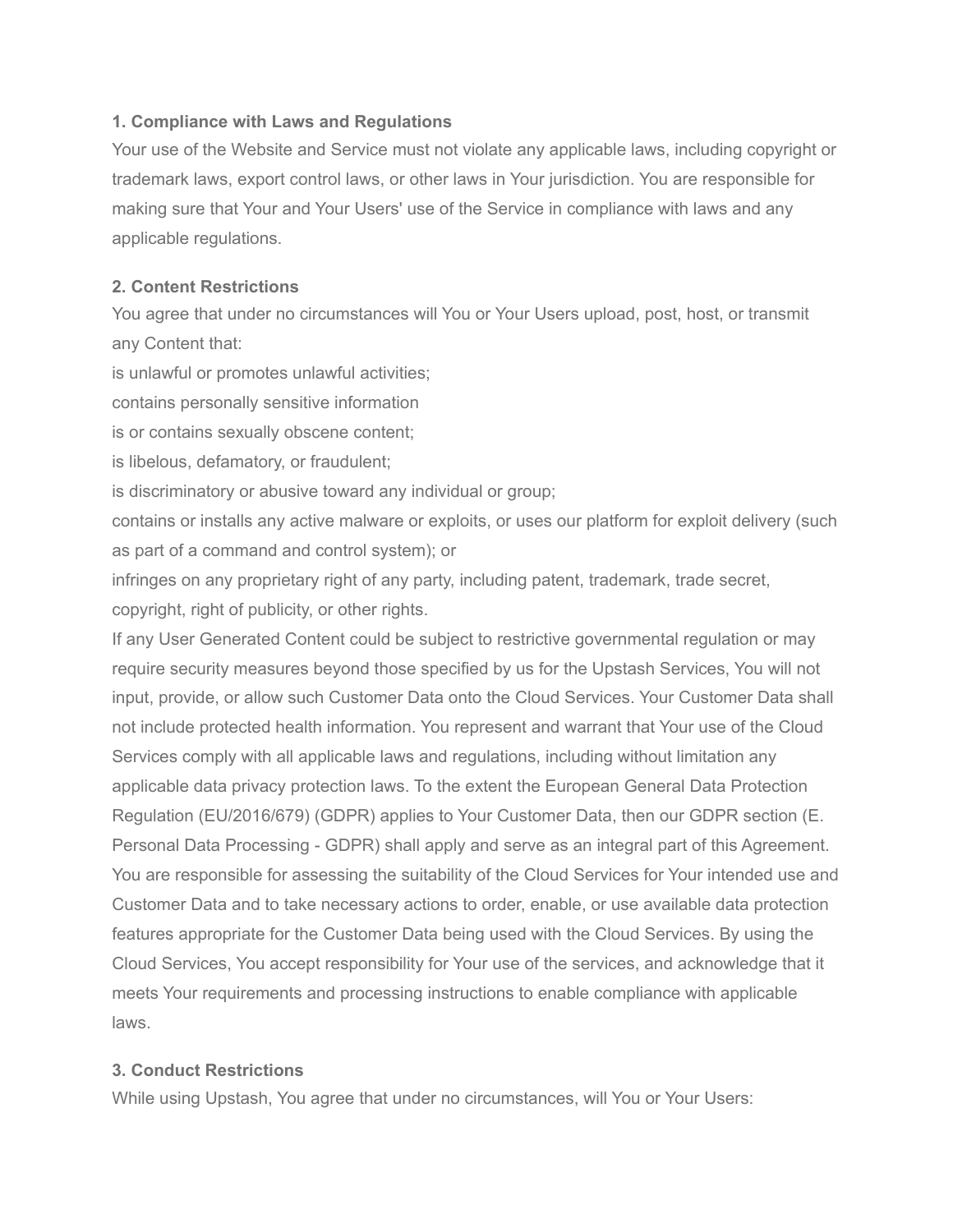Harass, abuse, threaten, or incite violence towards any individual or group, including Upstash employees, officers, and agents, or other Upstash Users;

Use our servers for any form of excessive automated bulk activity (for example, spamming), or relay any other form of unsolicited advertising or solicitation through our servers, such as get-rich-quick schemes;

Attempt to disrupt or tamper with Upstash's servers in ways that could harm our Website or Service, to place undue burden on Upstash's servers through automated means, or to access Upstash's Service in ways that exceed Your authorization;

Impersonate any person or entity, including any of our employees or representatives, including through false association with Upstash, or by fraudulently misrepresenting Your identity or site's purpose; or

Violate the privacy of any third party, such as by posting another person's personal information without consent.

#### **4. Services Usage Limits**

You agree not to reproduce, duplicate, copy, reverse engineer, sell, resell or exploit any portion of the Service, use of the Service, or access to the Service without Upstash's express written permission.

#### **5. Privacy**

Misuse of Upstash Users' Personal Information is prohibited. Any person, entity, or service collecting data from Upstash must comply with the Upstash Privacy Statement, particularly in regards to the collection of our Users' Personal Information (as defined in the Upstash Privacy Statement). If You collect any Upstash User's Personal Information from Upstash, You agree that You will only use the Personal Information You gather for the purpose for which our User has authorized it. You agree that You will reasonably secure any Personal Information You have gathered from Upstash.

#### **6. Excessive Bandwidth Use**

If we determine Your bandwidth usage to be significantly excessive in relation to other Upstash customers, we reserve the right to suspend Your account or throttle Your hosting until You can reduce Your bandwidth consumption

#### **7. Fair Use**

We will use commercially reasonable efforts to provide You with sufficient resources that we determine are typical for your level of Service. We reserve the right to shut down or limit any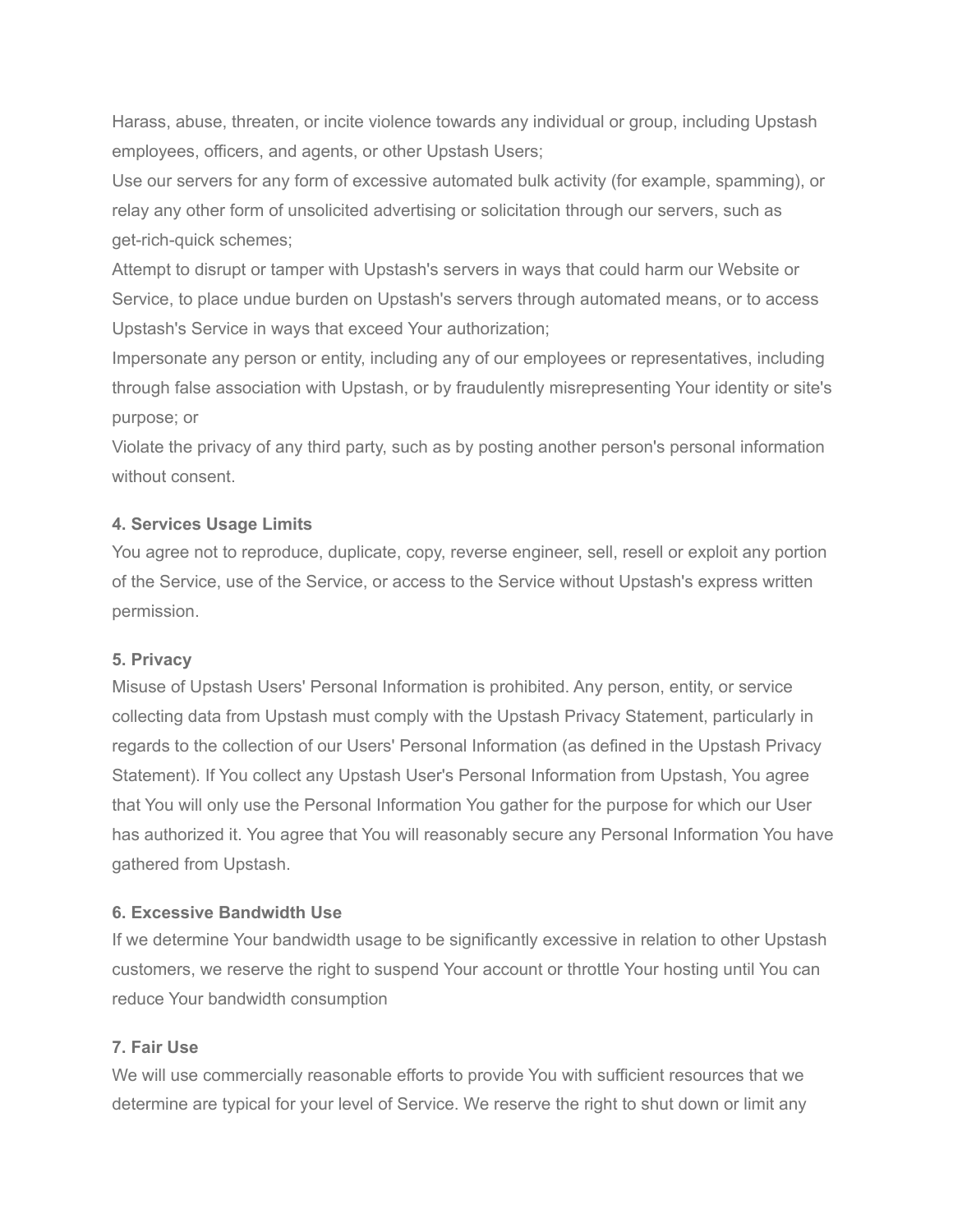activities that are creating an unreasonable burden on our Services, infrastructure and/or business operations.

#### **8. Other Terms**

- The Services may only be used for lawful purposes.
- You shall not attempt to undermine the security or integrity of computing systems or networks of Upstash, its partners, or any other person, and must not attempt to gain unauthorized access.
- You must not introduce software or automated agents or scripts into Upstash's website in order to produce multiple accounts, generate automated searches, requests or queries, or to strip or mine content or data from Upstash's website.
- You must not access Upstash's website through automated methods, including any use of robots or other computer code which calls Upstash's website.
- You shall not send unsolicited messages or use the Services to send unsolicited messages (also known as junk mail or SPAM).
- You shall not use the Services as a remote storage server or for the primary purpose of providing downloadable content.
- You may not rent, lease, loan, or sell access to, or otherwise attempt to transfer any right in Upstash's Website (which includes its software and documentation) to a third-party, through framing or any other method.
- You must not perform any benchmark tests or analyses relating to Upstash's Website or Services without express permission of Upstash.

# D. User-Generated Content

Short version: *You own the data You upload (the User-Generated Content), but You allow us certain rights to it. You still have control over Your User-Generated Content, and responsibility* for it, and the rights You grant us are limited to those we need to provide the Service. We have *the right to remove User-Generated Content.*

# **1. Responsibility for User-Generated Content**

Customer Data consists of all data and information that You or Your authorized Users provide or input to the Cloud Services. Your use of the Upstash Services will not affect Your ownership rights of any Customer Data. Customer Data remains Your data at all times and You are solely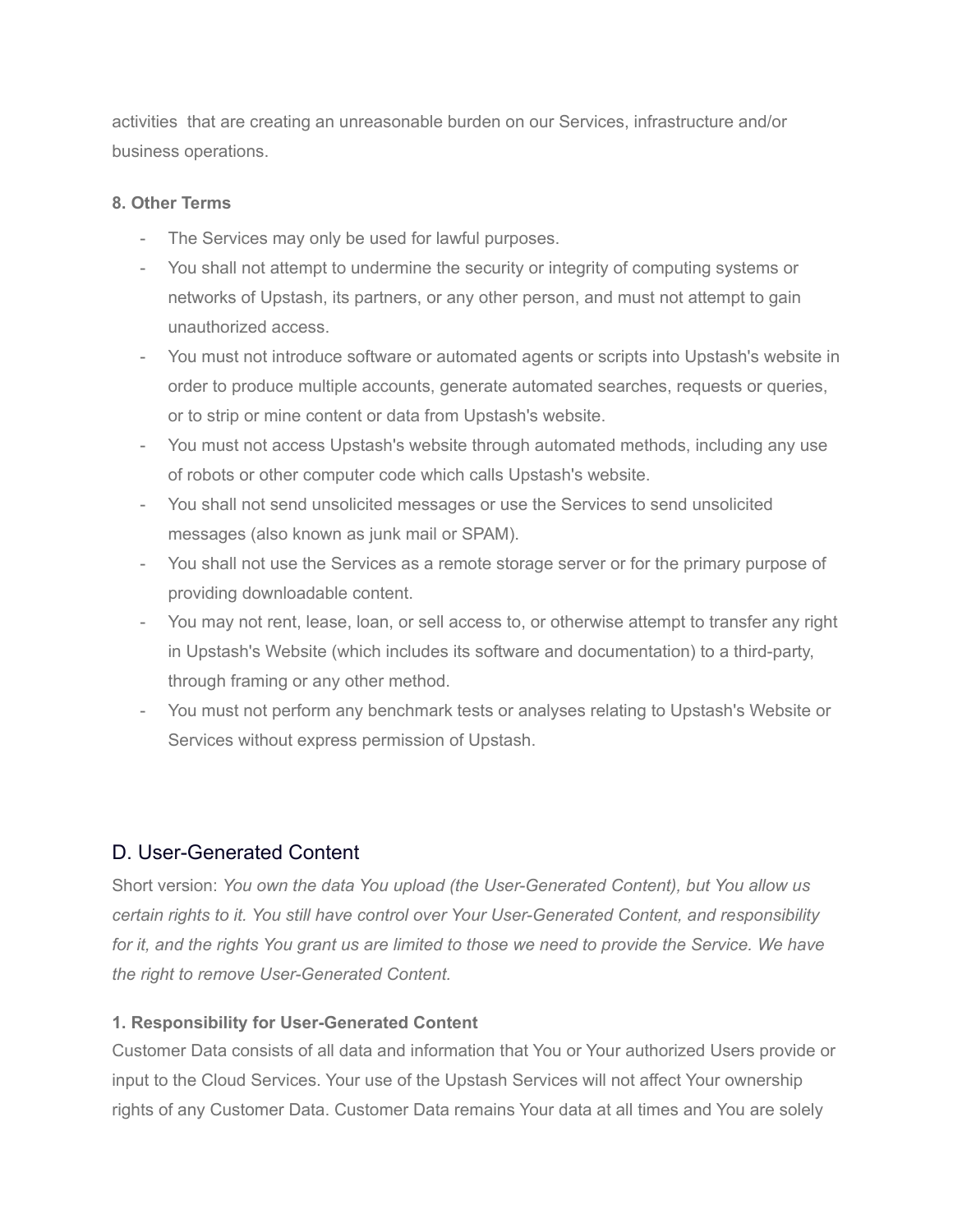responsible for ensuring that Your data, and Your use of it, complies with this Agreement e and applicable law.

#### **2. Data Processing and Protection**

We may need to make design choices to technically administer the Upstash Services, for example, how to replicate, store, scale, cluster, compress, decompress or backup Your Customer Data. You hereby give us full permissions to make any such design choices and use of Your Customer Data and User-Generated Content. You are solely responsible for obtaining all necessary rights and permissions to enable, and grant us such rights and permissions. Further, You represent and warrant to us that: (a) You have all rights in Your Customer Data and User-Generated Content necessary to grant the rights contemplated by this Agreement; and (b) that none of Your Customer Data or User-Generated Content violates this Agreement, any applicable law or any third party's intellectual property or other right.

# **3. Upstash May Remove Content**

We do not pre-screen User-Generated Content, but we have the right (though not the obligation) to refuse or remove any User-Generated Content that, in our sole discretion, violates this Agreement, or any Upstash terms or policies.

# **4. Ownership of Content, Right to Post, and License Grants**

You retain ownership of and responsibility for User-Generated Content You and Your authorized Users create or own. If You're posting anything You or Your Users did not create, or do not own the rights to, You agree that You and Your Users are responsible for any of that Content; that You will only submit content that You have the right to post; and that You will fully comply with any third-party licenses relating to Content You post.

Because You retain ownership of and responsibility for User-Generated Content and you Customer Data , we need You to grant us certain legal permissions, set forth herein. These license grants apply to Your User-Generated Content and Customer Data. You understand that You will not receive any payment for any of the rights granted herein. The licenses You grant to us will end when You remove, or you instruct us to remove, Your User-Generated Content and Customer Data from our servers.

# **5. License Grant to Us**

We need the legal right to do things like host Your User-Generated Content and Customer Data, publish it, and share it. You grant us and our legal successors the right to store, parse, and display Your User-Generated Content and Customer Data, and make incidental copies as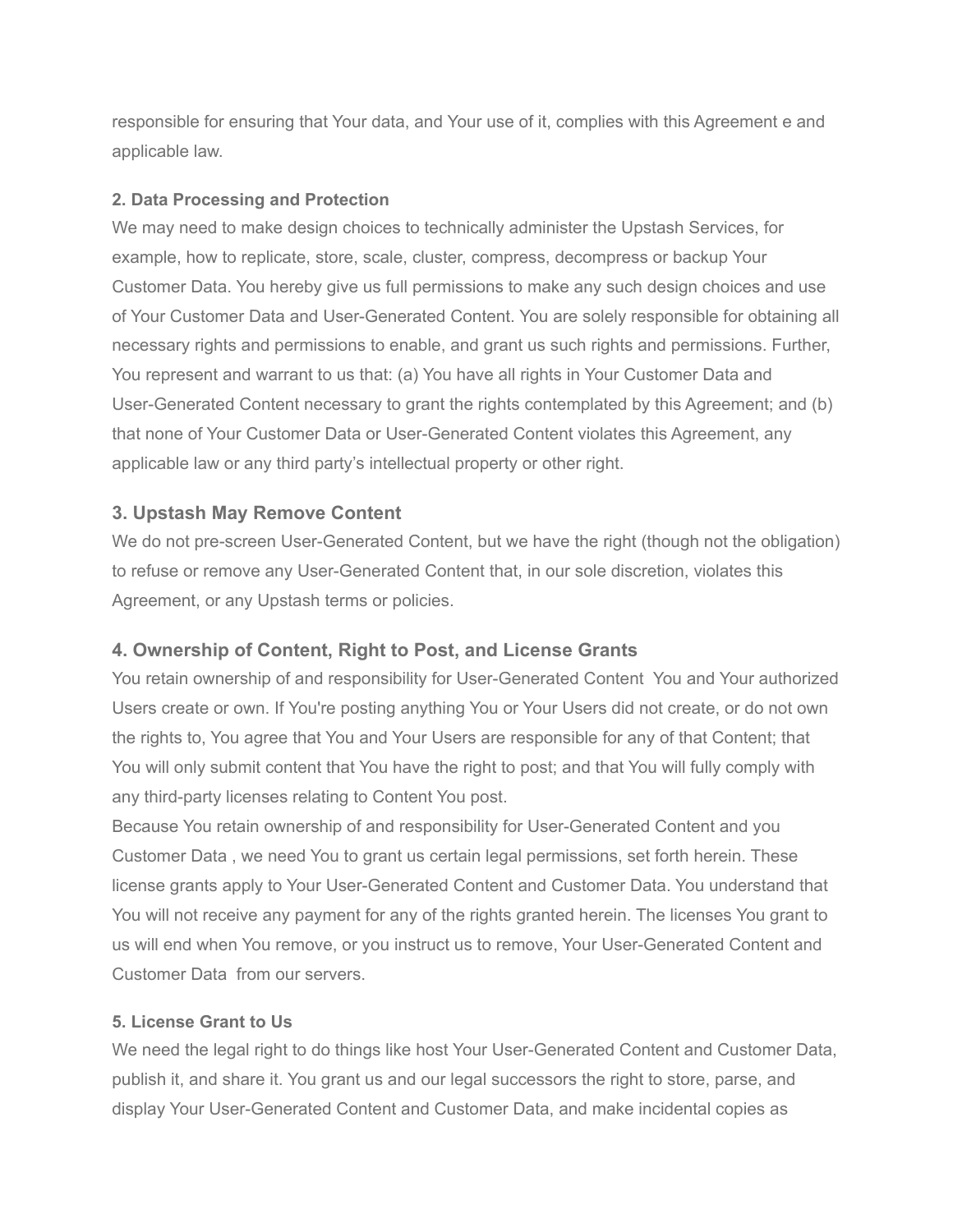necessary to render the Website and provide the Services. This includes the right to do things like storing in our infrastructure and make backups; show it to You. Also this includes design choices to manage data.

This license does not grant Upstash the right to sell Your User-Generated Content and Customer Data or otherwise distribute or use it outside of our provision of the Service.

#### **6. Moral Rights**

You retain all moral rights to Your User-Generated Content and Customer Data that You or Your Users upload, publish, or submit to any part of the Website or Services, including the rights of integrity and attribution. However, You waive these rights and agree not to assert them against us, to enable us to reasonably exercise the rights granted above and to provide You with the Services..

# E. Personal Data Processing - See Our Privacy Policy

# F. Data Spaces

#### **1. Control of Data Spaces**

Data spaces allow the User to control access to Content.

# **2. Confidentiality of Data Spaces**

Upstash considers the Content of data spaces to be confidential to You. Upstash will protect the Content of Your databases from unauthorized use, access, or disclosure in an industry standard manner and with a reasonable degree of care.

#### **3. Access**

Upstash employees may only access the Content of Your databases in the following situations: With Your consent and knowledge, for support reasons. If Upstash accesses a database for support reasons, we will only do so with the owner's consent and knowledge. When access is required for security reasons.

You may choose to enable additional access to Your databases. These rights may vary depending on the service or feature, but Upstash will continue to treat Your database Content as confidential.

You may also grant a third-party application authorization to use, access, and disclose the Content of Your databases. Your use of third-party applications is at Your sole risk.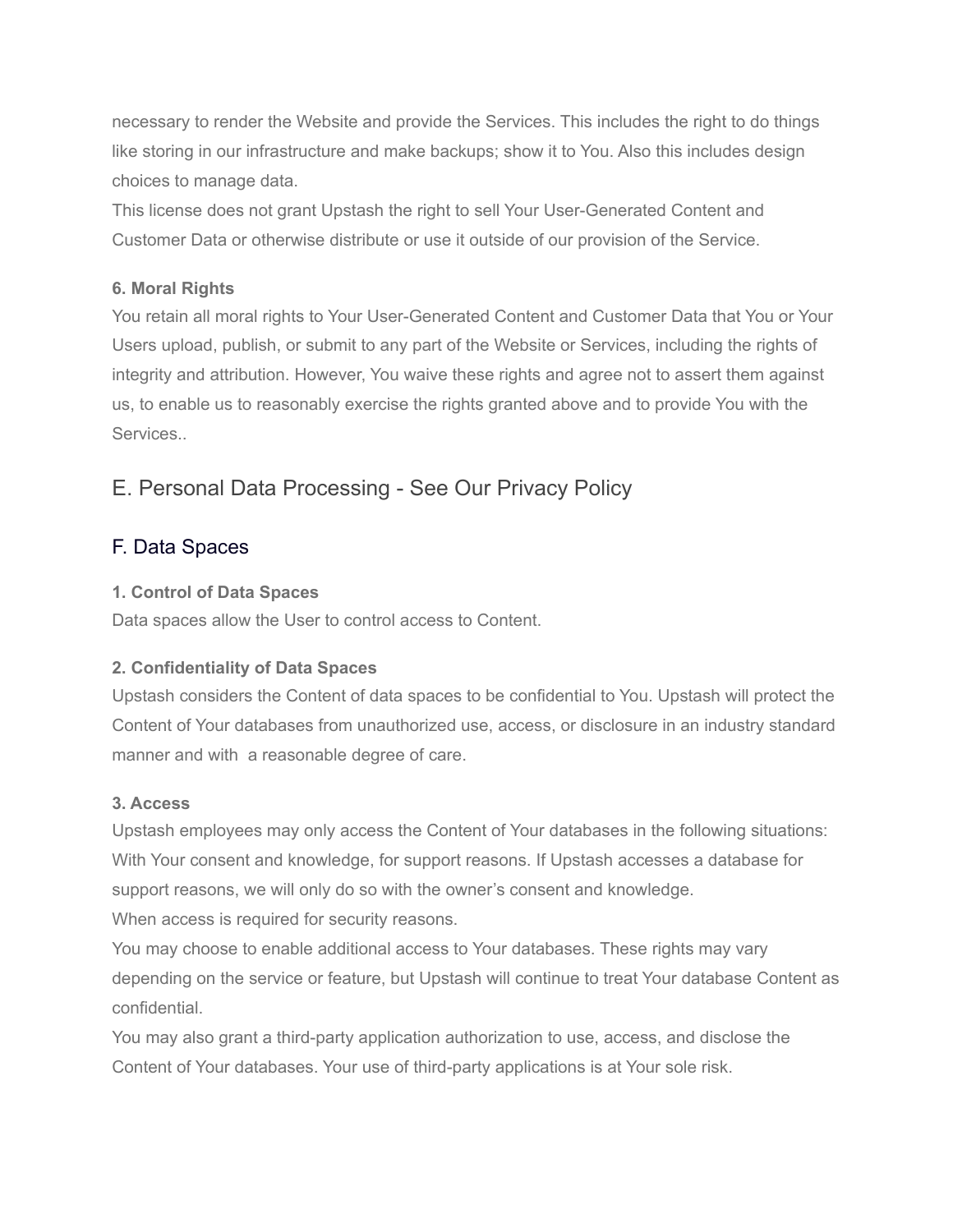#### **4. Exclusions**

If we have reason to believe the Content of a database is in violation of the law or of this Agreement, we have the right to access, review, and remove them. Additionally, we may be compelled by law to disclose the Content of Your databases.

# G. Intellectual Property Notice

### **1. Upstash's Rights to Content**

Upstash and our licensors, vendors, agents, and/or our content providers retain ownership of all intellectual property rights of any kind related to the Website and Service. We reserve all rights that are not expressly granted to You under this Agreement or by law. The look and feel of the Website and Service is copyright protected. You may not duplicate, copy, or reuse any portion of the HTML/CSS, Javascript, or visual design elements or concepts related to the Website or Services without express written permission from Upstash.

### **2. License to Upstash Policies**

This Agreement is adapted from GitHub's site policies and is licensed under this Creative Commons Zero license (https://creativecommons.org/publicdomain/zero/1.0/).

# H. Payment

# 1. Pricing

Our pricing and payment terms are available at upstash.com/#pricing. Your payment is calculated according to Your usage of database types. Payments are calculated and charged at the end of each month. Upstash can issue provisional credit if Your usage cost exceeds \$500 before the end of the month. When You add a payment method, we may do some verifications to validate that the card is active and working.

# 2. Data Transfer Costs

Upstash waives data transfer costs incurred by the customer's database usage unless its average data size per request in a day is higher than 200KB and/or total data transferred on a day is higher than 100GB. In this case, Upstash communicates with the customer about a new pricing plan that includes data transfer price. You have the right to reject the new pricing but Upstash reserves the right to suspend Your database or throttle Your bandwidth.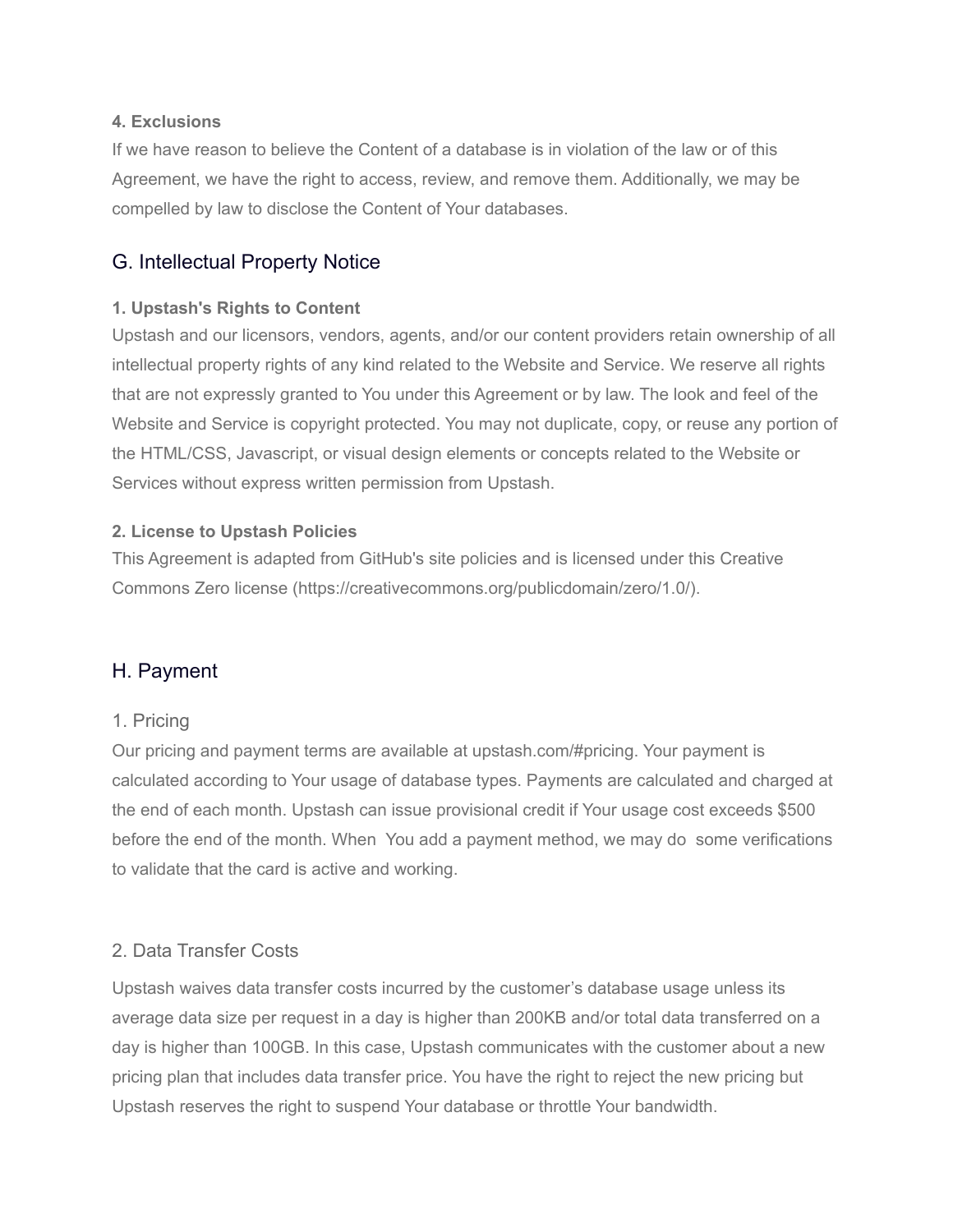### 3. Upgrades, Downgrades, and Changes

If You upgrade from a free plan, or from one paid plan to a higher paid plan, we will bill You the day You upgrade.

You can not revert a paid database type to free.

Any user can create at most one free database.

In case of the payment failure, we will email You to update Your payment method. If the issue is not solved in 3 days, we have the right to suspend Your databases. While suspended, databases may not be available for use but Your Content will be kept for at least 2 weeks. If payment failure issues are not resolved in 2 weeks, we have the right to terminate Your account. (including Your Content)

# 4. Billing Schedule; No Refunds

For monthly or yearly payment plans, the Service is billed in advance on a monthly or yearly basis respectively and is non-refundable. There will be no refunds or credits for partial months or partial years of service, downgrade refunds, or refunds for months or years unused with an open account; however, the Service will remain active for the length of the paid billing period.

# 5. Responsibility for Payment

You are responsible for all fees, including taxes, associated with Your use of the Service. By using the Service, You agree to pay Upstash any charge incurred in connection with Your use of the Service. If You dispute the matter, contact support@upstash.com. You are responsible for providing us with a valid means of payment for paid accounts. Free accounts are not required to provide payment information.

# I. Cancellation and Termination

#### **1. Account Cancellation**

It is Your responsibility to properly cancel Your account with Upstash. You can cancel Your account at any time from the Upstash Console. We are not able to cancel accounts in response to a phone request. You need to delete all Upstash Clusters/Resources for cancellation request. After the cancellation request your data will be completely deleted in 6 months (cancellation period). You can cancel your cancellation request from the Upstash Console if you decide to use Upstash again during the cancellation period.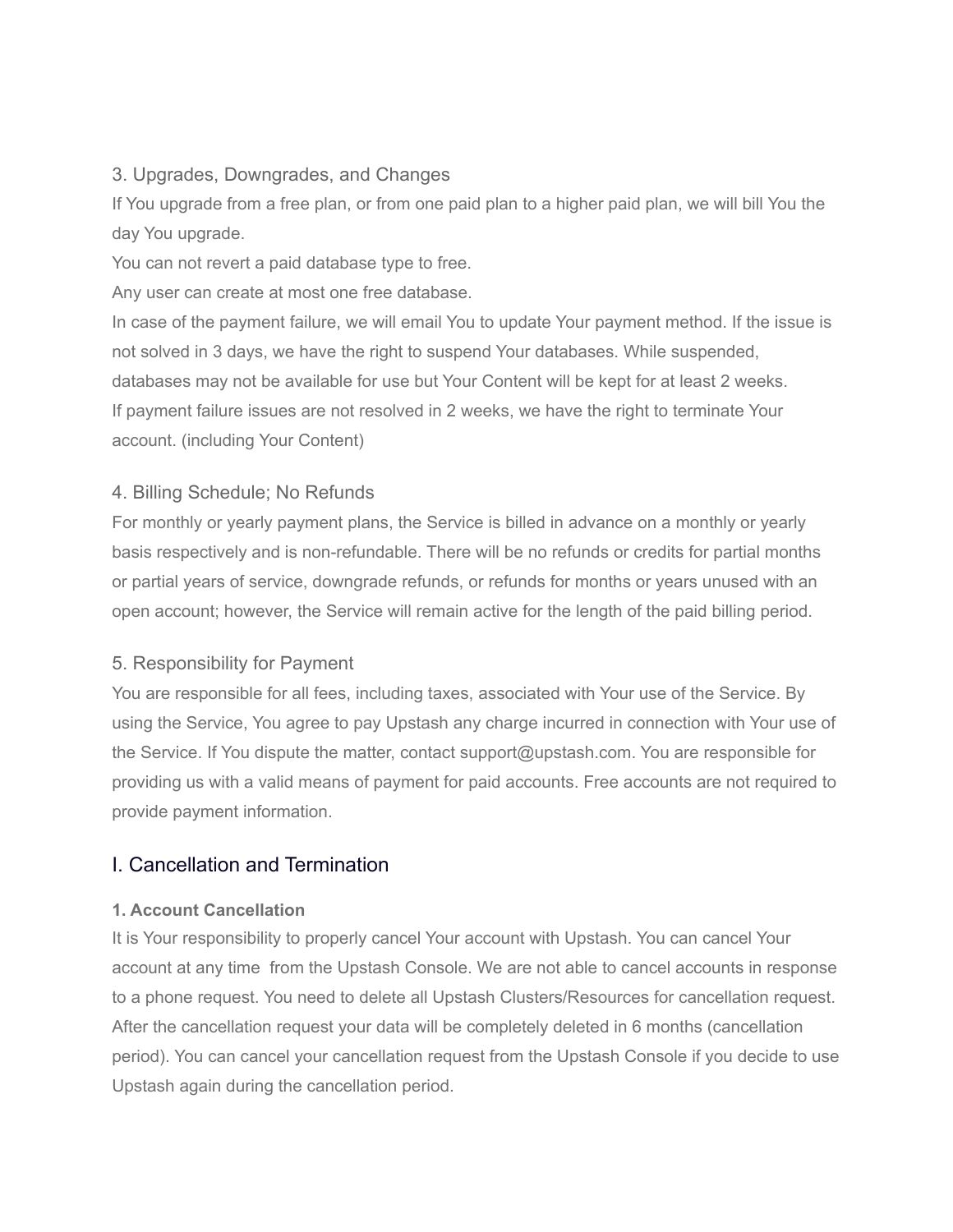#### **2. Upon Cancellation**

We will retain and use Your information as necessary to comply with our legal obligations, resolve disputes, and enforce our Agreement, but barring legal requirements, we may delete Your full profile and the Content of Your databases immediately after cancellation or termination (though some information may remain in backups). This information can not be recovered once Your account is cancelled.

Upon request, we will make a reasonable effort to provide an account owner with a copy of Your lawful, non-infringing Content after any account closure, suspension, or downgrade. You must make this request within 10 days of closure, suspension.

#### **3. Upstash May Terminate**

Upstash has the right to suspend access to all or any part of the Website, Services or Your account at any time, with or without cause, with or without notice, effective immediately if (i) Your payment is overdue or You are otherwise in breach of this Agreement; (ii) we determine that there is a risk to the Cloud Services or to any third party from Your actions and/or that Your use of the Cloud Services may be unlawful; or (iii) You have ceased to operate in the ordinary course of business, made an assignment for the benefit of creditors or made a similar disposition of Your assets, or become the subject of any bankruptcy, reorganization, liquidation, dissolution or similar proceeding. If we suspend Your right to access or use any portion or all of Your Cloud Services, You remain responsible for all Service Fees You have incurred prior to the suspension and You will not be entitled to any credit or refund.

In addition to Upstash's right to terminate Your account for non-payment, Upstash has the right to terminate Your account at any time, with or without cause, upon 10 days advance notice or if Your account has been suspended for more than 3 weeks.

#### **4. Account Inactivity**

Upstash has the right to delete inactive accounts. Inactive account means that it hasn't used any Upstash Services for more than 2 weeks and it does not have any databases with any paid plan.

# J. Communications with Upstash

#### **1. Electronic Communication Required**

For contractual purposes, You (1) consent to receive communications from us in an electronic form via the email address You have submitted or via the Service.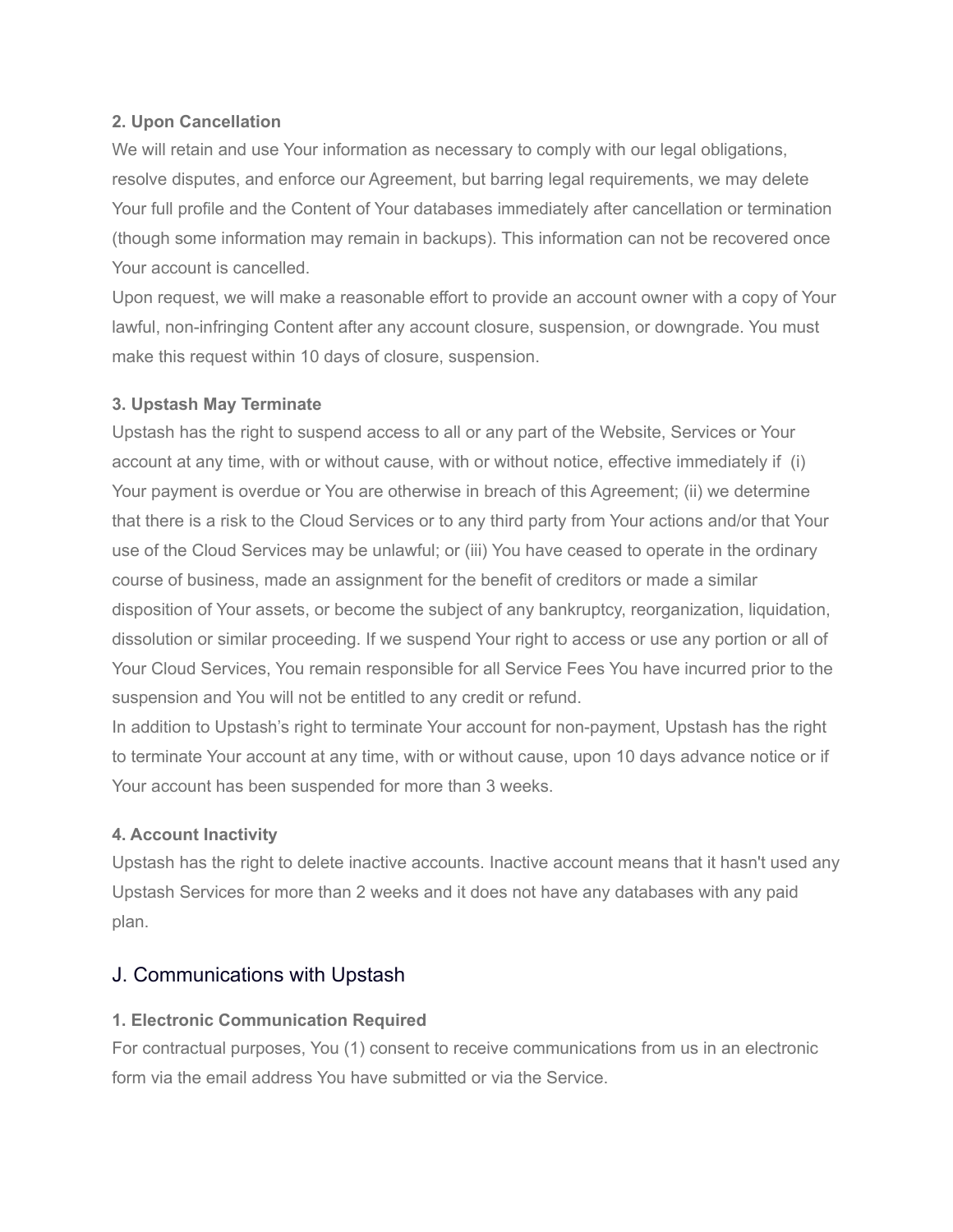#### **2. Legal Notice to Upstash Must Be in Writing**

Legal notice to Upstash must be in writing and sent to support@upstash.com.

#### **3. No Phone Support**

Upstash only offers support via email, in-Service communications, and electronic messages. We do not offer telephone support.

# K. Disclaimer of Warranties

Upstash provides the Website and the Service "as is" and "as available," without warranty of any kind. Without limiting this, we expressly disclaim all warranties, whether express, implied or statutory, regarding the Website and the Service including without limitation any warranty of merchantability, fitness for a particular purpose, title, security, accuracy and non-infringement. Upstash does not warrant that the Service will meet Your requirements; that the Service will be uninterrupted, timely, secure, or error-free; that the information provided through the Service is accurate, reliable or correct; that any defects or errors will be corrected; that the Service will be available at any particular time or location; or that the Service is free of viruses or other harmful components. You assume full responsibility and risk of loss resulting from Your use of the Services and Website.

# L. Limitation of Liability

To the maximum extent permitted by applicable law, each party's total cumulative liability to the other party or any third party under this Agreement from all causes of action and all theories of liability will be limited to and will not exceed the fees You've actually paid us during the 24 months preceding the claim giving rise to such liability.

You understand and agree that we will not be liable to You or any third party for any loss of profits, use, goodwill, or data, or for any incidental, indirect, special, consequential or exemplary damages, however arising, that result from your use of the Services and/or Website.

# M. Release and Indemnification

#### **1. Customer's Indemnification**

Subject to the limitations above, You agree to indemnify us and us hold harmless from and against any and all third party claims and expenses, including attorneys' fees, arising out of Your use of the Website and the Service, including but not limited to Your violation of this Agreement.